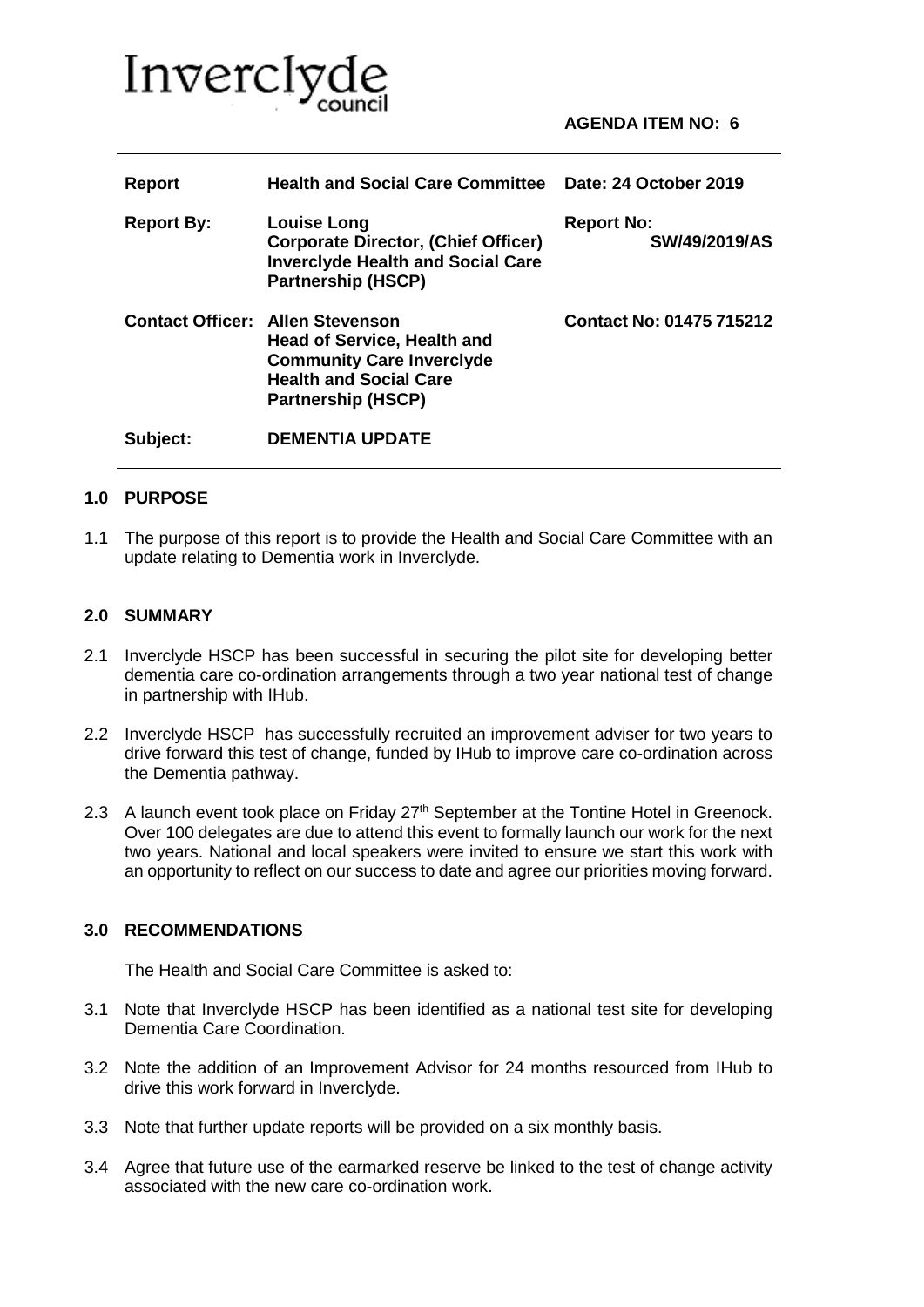# **4.0 BACKGROUND**

- 4.1 Post diagnostic Support data shows that 485 people were diagnosed with Dementia In Inverclyde between April 2016 and March 2019. Of these, 16 were under 65 and almost 60% were females. In June 2016 there were 723 people on GP registers however this figure has fallen significantly due to changes in the new GP contract and is no longer a reliable figure. Prevalence estimates indicate that 1444 people will be living with Dementia in Inverclyde.
- 4.2 The basis for our approach to supporting people with dementia in Inverclyde has been on building capacity across services and our community to enable people with dementia to live well and remain active participants within their own community, and improving access to appropriate support and intervention at every stage in their illness. Our existing dementia strategy focuses on working towards a dementia friendly Inverclyde. The key objectives within the strategy are to:
	- Improve Dementia Awareness and knowledge across services and the community;
	- Improve community Inclusion;
	- Provide Early diagnosis and support;
	- To enable people to live well with dementia.

(Working Toward a Dementia Friendly Inverclyde, Inverclyde Dementia Strategy 2013).

- 4.3 The action plan supporting achievement of the objectives is based on the outcomes identified within the Inverclyde Strategy:
	- 1. Improved coordination, collaboration, and continuity of care across services;
	- 2. Improved access to services;
	- 3. Improved flexibility of services;
	- 4. Improved capacity of services to be responsive;
	- 5. Increased awareness of dementia within the general public and community;

Increased opportunities for people with dementia, their families and carers to contribute to service planning.

- 4.4 This work has been led by a multi -agency implementation group and there is an established collaborative approach to improving responses and support for people with dementia. Review of progress with the implementation plan of our dementia strategy identified the need to further focus on streamlining pathways to support and on being able to provide more flexible approaches to meeting people's needs.
- 4.5 The third National Dementia Strategy was published in June 2017 and signified a shift in the post-diagnostic support commitment whereby it now puts greater emphasis on promoting and supporting flexible post-diagnostic services. People assessed as having a higher level of post-diagnostic support need should fall into the scope of Alzheimer Scotland's 8 Pillars Model or, in some cases, their Advanced Dementia Practice Model, thereby being offered an appropriate intervention. In most or all occasions, this would be coordinated by an appropriately trained health or social services professional as a supported enhancement of their existing professional role, and drawing on a combination of community supports and multi-disciplinary skills and teams as appropriate in each individual case.

Healthcare Improvement Scotland, NHS Education, NHS Information Services Division, Health Scotland, Scottish Government Dementia Policy Team and Alzheimer Scotland developed a proposal to work in collaboration with one Health & Social Care Partnership (HSCP) to design and test approaches to integrated care that will provide co-ordinated and seamless care for people with Dementia from diagnosis to end of life care, informed by the human rights-based approach which underpins the Standards of Care for Dementia in Scotland (2011).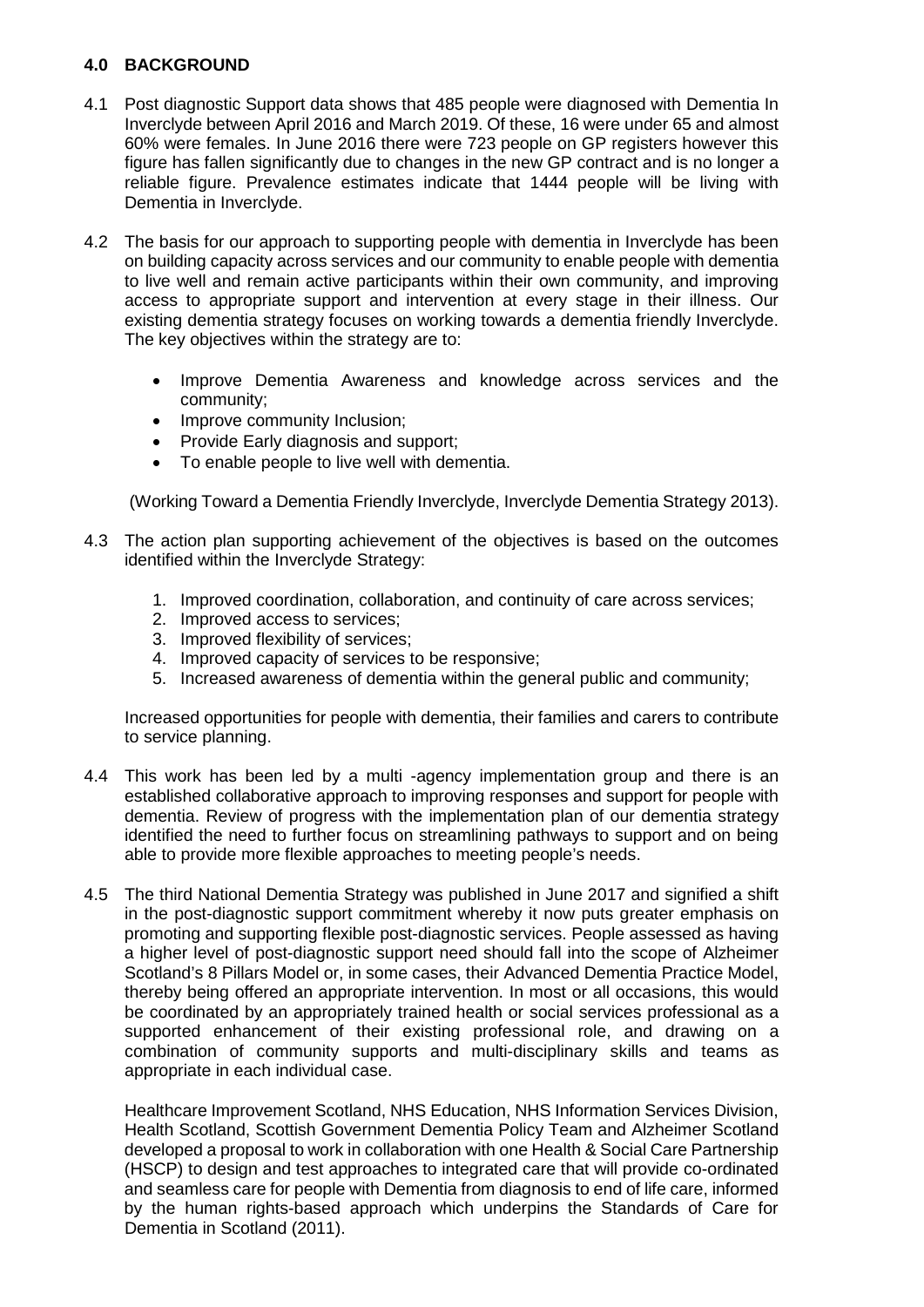- 4.6 The proposal is to test a whole system approach to delivering an integrated, coordinated approach to supporting people from diagnosis of Dementia through to end of life. It is expected that testing of this approach will provide an exemplar of the benefits of health and social care integration and support the implementation of Scotland's third national Dementia Strategy (2017-2020). This work also provides opportunities to support the implementation of Scotland's digital health and care strategy (2018).
- 4.7 The Chief Officers of East Renfrewshire and Inverclyde HSCP co-lead the workstreams on Older People's Care and Local Care respectively across the NHS Greater Glasgow and Clyde Moving Forward Together programme. They identified the opportunity this programme presents to further develop integrated pathways of care and, based on the work to date in Inverclyde, agreed Inverclyde would submit a bid.
- 4.8 Inverclyde submitted the bid in May 2019 to iHUB to secure Inverclyde as the test site for the improvement work relating to Dementia. This has been successful.
- 4.9 IHub will work with the HSCP over the next two years and has released funding to allow Inverclyde HSCP to offer a 24 month post to an Improvement Advisor. This role will help drive forward the work within Inverclyde and co-ordinate feedback to the wider stakeholder group across GG&C NHS including the other 5 HSCPs. The Improvement Advisor is due to take up this post shortly.
- 4.10 The aim of the project is to:
	- improve services and support for people with dementia as part of key actions to strengthen community care and support,
	- provide timely interventions to support complex physical and health needs, reduce unscheduled hospital admission days, reduce delayed discharges, and
	- improve palliative and end-of-life care.

The project will also explore the use of digital and technological solutions, linking with our existing TEC work to look at innovative ways to best support people with Dementia and their carers, improving experience and outcomes and empowering individuals to self-manage and live independently for longer.

- 4.11 The project aims to understand how the strategy objectives can be implemented and integrated into practice. We will share learning with the wider Dementia Network in Scotland at regular intervals, in order to support all areas to deliver Dementia Services in line with the Dementia Strategy.
- 4.12 The project will be initiated with a launch event for stakeholders on  $27<sup>th</sup>$  September. This will provide an opportunity to provide stakeholders with the background to this work, including some key learning from other Dementia Demonstrator sites work to date. The event will place this project within the local context and review of progress to date from the current Inverclyde Dementia Strategy Implementation Plan, map what is working well and identify and agree key priorities for areas of improvement.
- 4.13 A Dementia Care Coordination Project group will be established to lead this work. The function of the Project Group will be to design the programme of work focusing on key outputs expected, informed by the stakeholder event, develop an implementation plan and monitor progress and outcomes against the agreed plan. This will also include further engagement with all relevant stakeholders, including people with dementia, their families and carers.
- 4.14 Inverclyde Council has committed £100,000 in an earmarked reserve to support the continuing implementation of the dementia strategy in Inverclyde. Previous funding of this nature has focused on community work within local communities to improve understanding and awareness of dementia, and supported local organisations and businesses to adapt their environment to better enable access for people with dementia and to feel safe. Going forward, this funding will support initiatives and tests of change